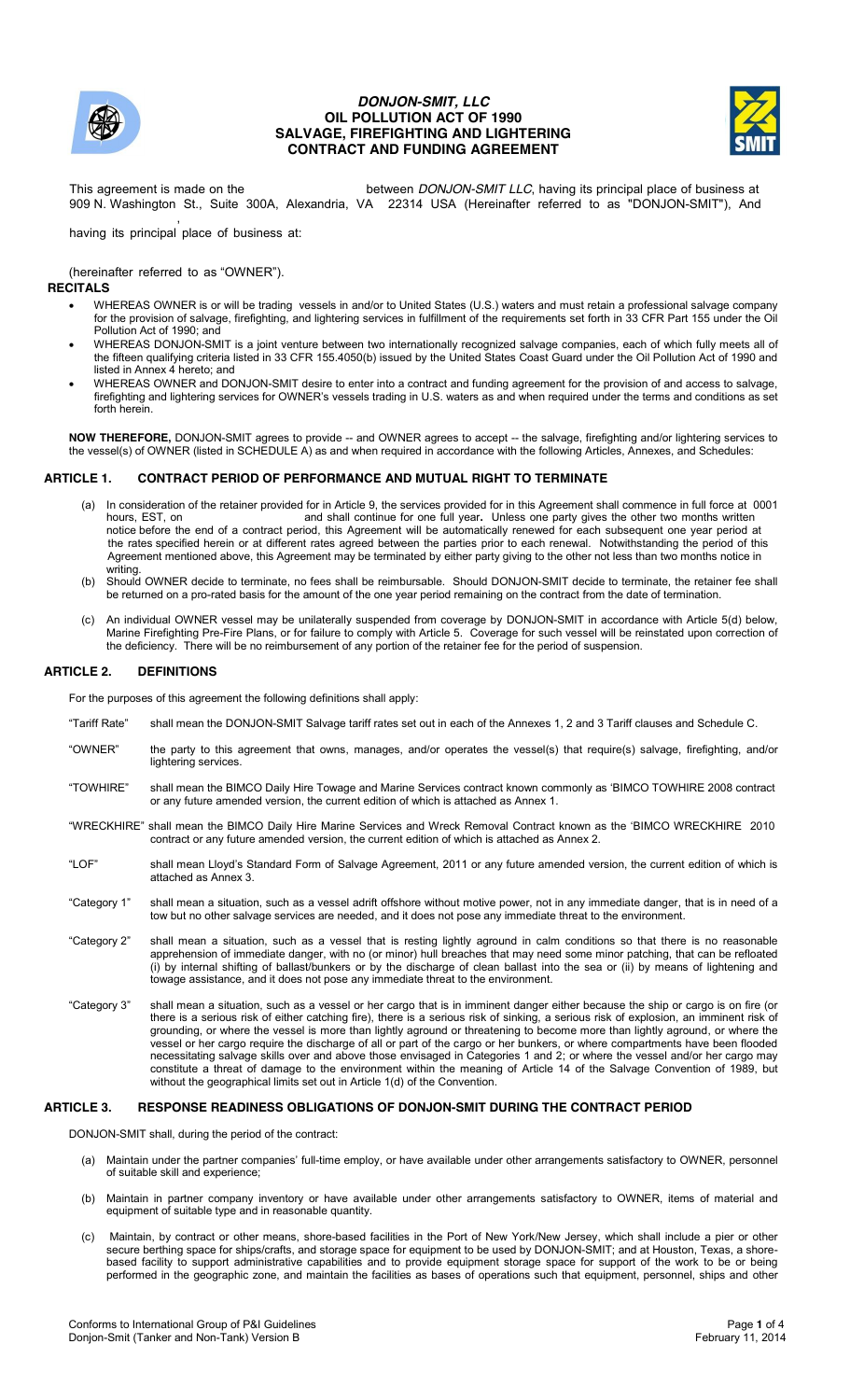craft (e.g. barges, derrick barges, workboats, etc.) can be promptly deployed by land, sea or air as required and practical, and further provide containerized capability as may be required.

- (d) Provide ships, tugs, and other craft that may be required in connection with salvage, salvage-related towing, wreck removal, harbor clearance, fire-fighting, and/or pollution control/containment/abatement;
- (e) Upon notification to DONJON-SMIT of an incident requiring a salvage and/or firefighting response by OWNER, DONJON-SMIT agrees to and is capable of providing, and intends to commit to providing, the services that are listed in 33 Code of Federal Regulations (CFR) 155.4030(a) through 155.4030(h) to the OWNER and will make best endeavors to respond within the timeframes as specified in 33 CFR 155 Table 155.4030(b) and Table 155.4040(c) and defined in 33 CFR 155.4030 and 155.4040 always in compliance with the Oil Pollution Act of 1990.
- (f) Be capable of performing a minimum of two (2) simultaneous emergency response operations anywhere within the areas listed in Schedule B.

## **ARTICLE 4. DONJON-SMIT EXERCISE OBLIGATIONS**

DONJON-SMIT shall be obligated to conduct exercises in accordance with the National Preparedness for Response Exercise Program (NPREP) guidelines, to include:

- i. Shore-based salvage and shore-based marine firefighting management team tabletop exercise, at least annually; and<br>ii Fauinment deployment exercises at least annually
- Equipment deployment exercises at least annually.

### **ARTICLE 5. DONJON-SMIT ADMINISTRATIVE SERVICES OBLIGATIONS**

- (a) DONJON-SMIT agrees to provide, either to each Schedule A-listed vessel's Qualified Individual or OWNER's Vessel Response Plan (VRP) preparer (as designated by OWNER), a Salvage and Firefighting Addendum (SFA) designed to be inserted into the existing VRP. The SFA shall demonstrate how DONJON-SMIT meets the specific requirements of 33 CFR 155.4030 sections (a) through (h). With inclusion of the SFA into the vessel response plan, the otherwise USCG approved VRP will meet all the requirements required in 33 CFR 155.4030 through 155.4045. Any deficiencies of the SFA identified by the Coast Guard will be corrected by DONJON-SMIT and provided to the plan submitter.
- (b) As part of the SFA, DONJON-SMIT shall provide the designated Qualified Individual a letter certifying that DONJON-SMIT, upon notification of an incident requiring a salvage and/or firefighting response by OWNER, agrees to and is capable of providing, and intends to commit to providing, the services that are listed in 33 Code of Federal Regulations (CFR) 155.4030(a) through 155.4030(h) to the OWNER. Further, these services will be provided to the best of DONJON-SMIT's capability, in accordance with the planning response timeframes listed in 33 CFR Table 155.4030(b), for each of the COTP zones listed in Schedule B.
- (c) OWNER agrees to provide DONJON-SMIT the "Marine Firefighting Pre-Fire Plan" for each Schedule A-listed vessel at least 15 days prior to the date on which this agreement is to take effect. While DONJON-SMIT can assist in developing this plan on terms to be agreed, it is OWNER's responsibility to provide this plan in suitable form to DONJON-SMIT prior to contract signing.
- (d) If within 30 days of receipt of the Marine Fire-Fighting Pre-Fire Plan, DONJON-SMIT finds it unacceptable, a registered letter will be sent to OWNER suspending that ship from coverage until such time as the Marine Firefighting Pre-Fire Plan is corrected to the satisfaction of DONJON-SMIT. Otherwise, by signature on this contract, DONJON-SMIT certifies that the Pre-Fire Plans for Schedule Alisted vessels are acceptable and agrees to implement each vessel-specific plan to mitigate a potential or actual fire.
- (e) DONJON-SMIT shall provide its firefighting sub-contractor access to copies of the Marine Firefighting Pre-Fire Plan for each vessel listed in Schedule A.
- (f) DONJON-SMIT warrants that it will maintain agreements with public firefighting resource providers as indicated in Schedule B.

#### **ARTICLE 6. DONJON-SMIT OBLIGATIONS IN THE EVENT OF AN EMERGENCY**

- (a) DONJON-SMIT, upon notification of an incident requiring a salvage and/or firefighting response by OWNER, agrees to and is capable of providing, and intends to commit to providing, the services that are listed in 33 Code of Federal Regulations (CFR) 155.4030(a) through 155.4030(h) to the OWNER. Further, these services will be provided to the best of DONJON-SMIT's capability in accordance with the planning response timeframes listed in 33 CFR Table 155.4030(b), for each of the COTP zones listed in Schedule B under the following terms and conditions:
	- i) **For Category 1 situations**. On the basis of a TOWHIRE 2008 in the format as attached to this agreement in Annex I, suitably amended. Personnel and equipment rates will be charged at the rates shown in Annex 5 Rate Sheet plus a 20% uplift. Reimbursement of all out of pocket expenses will be on a cost plus 15% basis only and not subject to this 20% uplift.
	- ii) **For Category 2 situations.** On the basis of the WRECKHIRE 2010 contract at the Tariff rates in the format as attached to this agreement in Annex II, suitably-amended. Personnel and equipment rates will be charged at the rates shown in Annex 5 'Rate Sheet' plus a 20% uplift. Reimbursement of all out of pocket expenses will be on a cost-plus- 15% basis only and not subject to this 20% uplift.
	- iii) **For Category 3 situations.** On the basis of an LOF 2011, with the SCOPIC clause incorporated, in the format as attached to this Agreement in Annex 3 without amendment.
	- iv) **Inability to reach agreement as to the category applicable to a particular response** will be handled in accordance with Article 7 below, but in no case will a response be delayed or altered pending such agreement.
	- v) **Conflicts**, if any, between the terms and conditions set out in the applicable form that governs DONJON-SMIT's response according to the category and those set out in this Agreement are to be resolved in favor of those in this Agreement.
- (b) Requests may include salvage-related towing, wreck removal, harbor clearance, fire-fighting and/or lightering services to include fendering, transfer equipment and portable pumps, for the account of OWNER and its underwriters. DONJON-SMIT, upon notification of an incident requiring a salvage and/or firefighting response by OWNER, agrees to and is capable of providing, and intends to commit to providing, the services that are listed in 33 Code of Federal Regulations (CFR) 155.4030(a) through 155.4030(h) to the OWNER. Further, these services will be provided to the best of DONJON-SMIT's capability, in accordance with the planning response timeframes listed in 33 CFR Table 155.4030(b), for each of the COTP zones listed in Schedule B. See also Article 8 below.
- (c) DONJON-SMIT shall be compensated for its services in accordance with the terms of the applicable contract form for the category of the response. DONJON-SMIT shall be secured for the amounts due in accordance with the security provisions of the appropriate contract form, and in any event shall have a fully enforceable maritime lien against the vessel, her cargo, bunkers, stores, and pending freight until substitute security suitable to DONJON-SMIT in amount and form has been posted.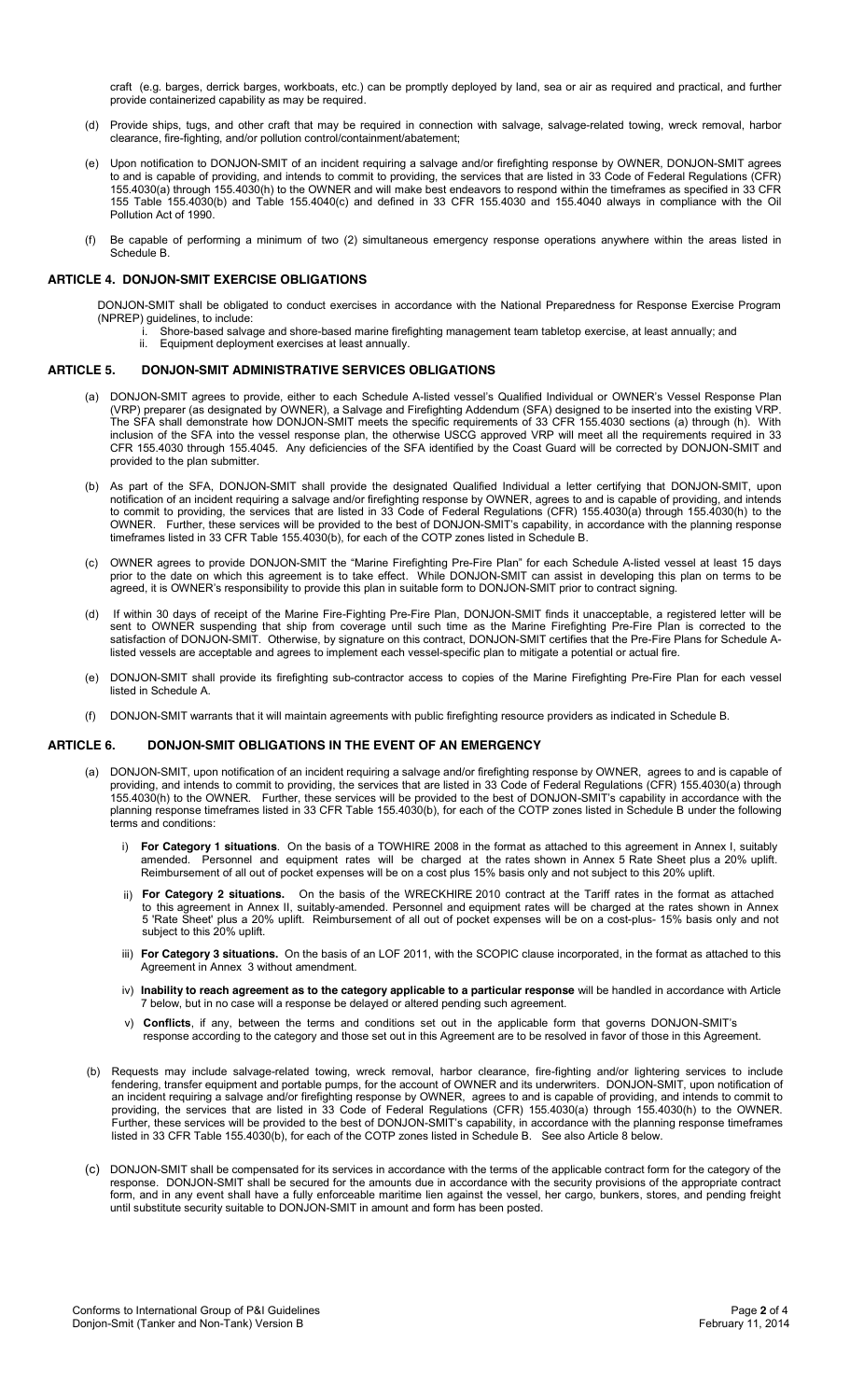### **ARTICLE 7. DISPUTES**

- (a) In the event of a dispute between the parties as to which category a casualty may fall, DONJON-SMIT hereby agrees and undertakes to use its best endeavors promptly to commence and execute the salvage, firefighting, and/or lightering services and have the category decided, during or after completion of the services in the manner appearing hereafter.
- (b) For dispute arising under services rendered pursuant to this Agreement, OWNER and DONJON-SMIT agree they will:
	- i) Always attempt to settle amicably;
	- ii) In the event that they fail to settle amicably, they will always mediate; and
	- iii) In the event attempts to mediate fail, then disputes shall be decided by arbitration in the manner set forth in Article 11 hereafter.

### **ARTICLE 8. PLANNING STANDARDS**

DONJON-SMIT agrees to and is capable of providing, and intends to commit to providing, the services that are listed in 33 Code of Federal Regulations (CFR) 155.4030(a) through 155.4030(h) to the OWNER. Further, these services will be provided to the best of DONJON-SMIT's capability, in accordance with the planning response timeframes listed in 33 CFR Table 155.4030(b), for each of the COTP zones listed in Schedule B. As defined in 33 CFR 155.4010(b), the timeframes referred to in Articles 3(e), 6(a) and 6(b) are planning criteria, not performance standards, and as such are based on assumptions that may or may not exist during an actual incident. DONJON-SMIT warrants that adequate response resources are available and positioned to meet response time planning criteria for the zones indicated in Schedule B, but does NOT warrant that these resources will always be available or meet the planning response time criteria in every incident.

## **ARTICLE 9. SERVICE RETAINER FEE PROVISION**

OWNER shall pay to DONJON-SMIT an annual retainer fee of **ZERO** USD per vessel listed in Schedule A. If DONJON-SMIT decides to change the fee amount, DONJON-SMIT shall inform OWNER at least two months prior to contract renewal.

(a) Retainer fees shall be due and payable by OWNER 30 days after receipt of invoice from DONJON-SMIT.

### **ARTICLE 10. NON-EXCLUSIVE SERVICES**

- (a) The parties agree that these services, including those of the personnel, equipment, and ships/craft offered by DONJON-SMIT to OWNER are not offered exclusively to OWNER and that DONJON-SMIT is free to contract with others for the provision of similar response services.
- (b) Further, the parties agree that the use of DONJON-SMIT as the OWNER's named salvor and marine firefighter is required under the regulatory language of 33 CFR Part 155 within the jurisdictional limits defined in that Part. If more than one primary provider is allowed, the parties agree that any of OWNER's listed primary providers within a COTP zone may be utilized by OWNER.

#### **ARTICLE 11. CHOICE OF LAW AND JURISDICTION; ARBITRATION**

This agreement shall be governed and construed according to the Federal Maritime Law of the United States, and the laws of the State of New York, with the exception of New York's conflicts of law provisions.

- Any dispute arising under this Agreement that is not resolved amicably or through mediation, shall be submitted to arbitration in New York in accordance with the Rules of the Society of Maritime Arbitrators, Inc. In the case of a dispute arising under Article 6 (a) (iv), the parties may request an expedited proceeding before a sole arbitrator previously agreed by them to handle such disputes, or a sole arbitrator to whom they then agree if there has been no pre-selection. If they cannot agree on a sole arbitrator, then the Article 6(a) (iv) dispute shall be handled as other disputes under this agreement. In those and all other cases, the party requesting arbitration shall serve upon the other party a written demand for arbitration, whereupon the parties shall agree and jointly appoint one person to act as sole arbitrator. Failing such agreement within 14 (fourteen) days of the service of the written demand, the matter shall be referred to three arbitrators, one to be appointed by each of the parties hereto and the third by the two so chosen The appointed Arbitrator(s) shall deal with the proceedings as he(they) see(s) fit and his(their) decision shall be final and binding on the parties
- (b) The Arbitrator(s) shall have the discretion to impose the cost of the arbitration, including arbitrators and attorneys fees and expenses, upon the losing party or divide such between the parties on any terms which may appear just. Any decision or award rendered hereunder may be entered as a judgment of the Court. The applicable court for the enforcement of this agreement, including compelling arbitration or enforcement of arbitration awards, is the United States District Court for the Southern District of New York.
- (c) Disputes arising in Category 1 and Category 2 cases involving the terms of the TOWHIRE or WRECKHIRE contracts, shall be subject to U.S. law and jurisdiction and processed according to the same terms as disputes arising under this Agreement. However, any dispute that arises under the LOF in Category 3 cases shall be subject to English law and dealt with by the Arbitrator appointed by the Council of Lloyds (the Lloyd's Arbitrator) in London in the usual manner of Lloyd's Salvage Arbitration proceedings.

### **ARTICLE 12. GENERAL PROVISIONS**

- (a) The person signing this Agreement on behalf of OWNER enters into this Agreement for the vessels listed in Schedule A and their respective owners and binds each (but not the one for the other or himself personally) to the due performance thereof.
- (b) The parties hereby evidence their agreement with the terms, rates and conditions stated herein by executing this Agreement in the spaces provided below.
- (c) In the event OWNER sells or disposes of any of the vessels which named in Schedule A and gives written certification that the vessel in question will not trade in the United States as part of OWNERs fleet for the duration of this Agreement, DONJON-SMIT agrees to delete that vessel from this Agreement and de-obligate the OWNER from any future payments relating to the deleted vessel, except for those payments accrued prior to the above-referenced certification.
- (d) In the event OWNER adds a vessel or group of vessels and wishes to have them or added as part of Schedule A, the charges for each additional vessel will be consistent with the payment breakdown as appears below for the duration of the Agreement. All other terms and conditions will remain in full effect.
- (e) Titles and Captions: All Article titles and captions contained in this Agreement are for convenience only and shall not be deemed part of the content nor affect the interpretation of this Agreement.